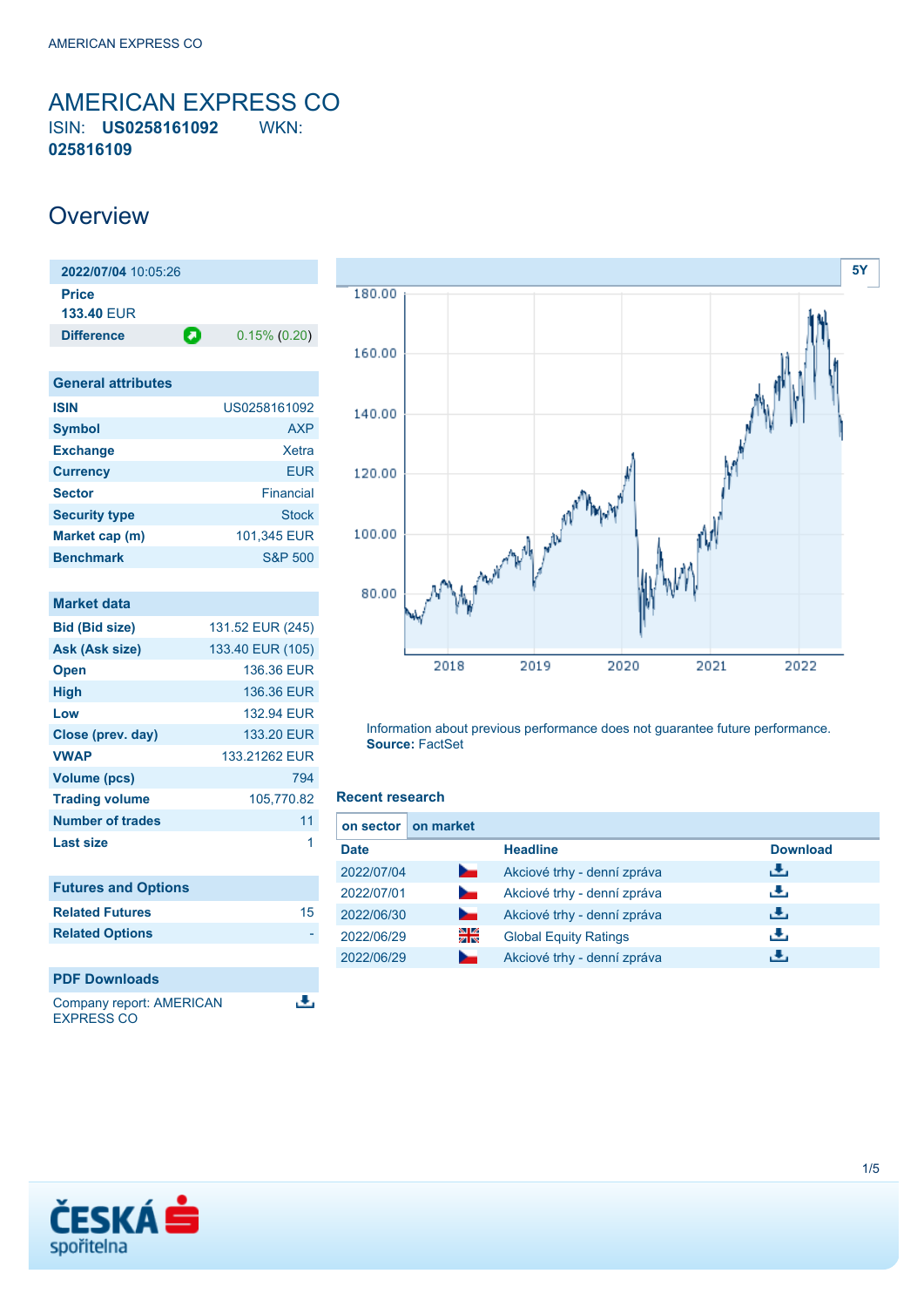# **Details**

**2022/07/04** 10:05:26 **Price**

**133.40** EUR

**Difference 0.15% (0.20)** 

| <b>General attributes</b> |              |
|---------------------------|--------------|
| <b>ISIN</b>               | US0258161092 |
| <b>Symbol</b>             | AXP          |
| <b>Exchange</b>           | Xetra        |
| <b>Currency</b>           | <b>EUR</b>   |
| <b>Sector</b>             | Financial    |
| <b>Security type</b>      | <b>Stock</b> |
| Market cap (m)            | 101,345 EUR  |
| <b>Benchmark</b>          | S&P 500      |

| <b>Market data</b>      |                  |
|-------------------------|------------------|
| <b>Bid (Bid size)</b>   | 131.52 EUR (245) |
| Ask (Ask size)          | 133.40 EUR (105) |
| <b>Open</b>             | 136.36 EUR       |
| <b>High</b>             | 136.36 EUR       |
| Low                     | 132.94 FUR       |
| Close (prev. day)       | 133.20 EUR       |
| <b>VWAP</b>             | 133.21262 EUR    |
| <b>Volume (pcs)</b>     | 794              |
| <b>Trading volume</b>   | 105,770.82       |
| <b>Number of trades</b> | 11               |
| Last size               | 1                |
|                         |                  |

| <b>Performance and Risk</b> |          |          |           |  |
|-----------------------------|----------|----------|-----------|--|
|                             | 6m       | 1Y       | <b>3Y</b> |  |
| <b>Perf (%)</b>             | $-8.30%$ | $-4.99%$ | $+20.81%$ |  |
| Perf (abs.)                 | $-12.05$ | $-7.00$  | $+22.94$  |  |
| <b>Beta</b>                 | 1.11     | 1.17     | 1.34      |  |
| <b>Volatility</b>           | 38.89    | 35.43    | 41.19     |  |



Information about previous performance does not guarantee future performance. **Source:** FactSet

| <b>Price data</b>                                         |                         |
|-----------------------------------------------------------|-------------------------|
| $\emptyset$ price 5 days $\emptyset$ volume 5 days (pcs.) | 134.54 EUR (816)        |
| Ø price 30 days   Ø volume 30 days (pcs.)                 | 145.15 EUR (660)        |
| Ø price 100 days   Ø volume 100 days (pcs.)               | 158.83 EUR (810)        |
| Ø price 250 days   Ø volume 250 days (pcs.)               | 151.91 EUR (1,036)      |
| <b>YTD High   date</b>                                    | 176.00 EUR (2022/04/21) |
| <b>YTD Low   date</b>                                     | 130.00 EUR (2022/06/30) |
| 52 Weeks High   date                                      | 176.00 EUR (2022/04/21) |
| 52 Weeks Low   date                                       | 130.00 EUR (2022/06/30) |

### **All listings for AMERICAN EXPRESS CO**

| Exchange $\Box$           | <b>Date</b>    | <b>Time Price</b> |                       | <b>Trading</b><br>volume (mio.) | <b>Number of</b><br>trades |
|---------------------------|----------------|-------------------|-----------------------|---------------------------------|----------------------------|
| Xetra                     | 2022/<br>07/04 |                   | 10:05 133.40 EUR 0.11 |                                 | 11                         |
| Vienna Stock Exchange     | 2022/<br>07/04 |                   | 09:05 135.10 EUR 0.00 |                                 |                            |
| Tradegate                 | 2022/<br>07/04 |                   | 10:54 133.14 EUR 0.10 |                                 | 18                         |
| <b>Stuttgart</b>          | 2022/<br>07/04 |                   | 08:02 134.60 EUR 0.00 |                                 | 1                          |
| <b>SIX Swiss Exchange</b> | 2019/          |                   | 05:55 123.05 USD 0.00 |                                 | 1                          |

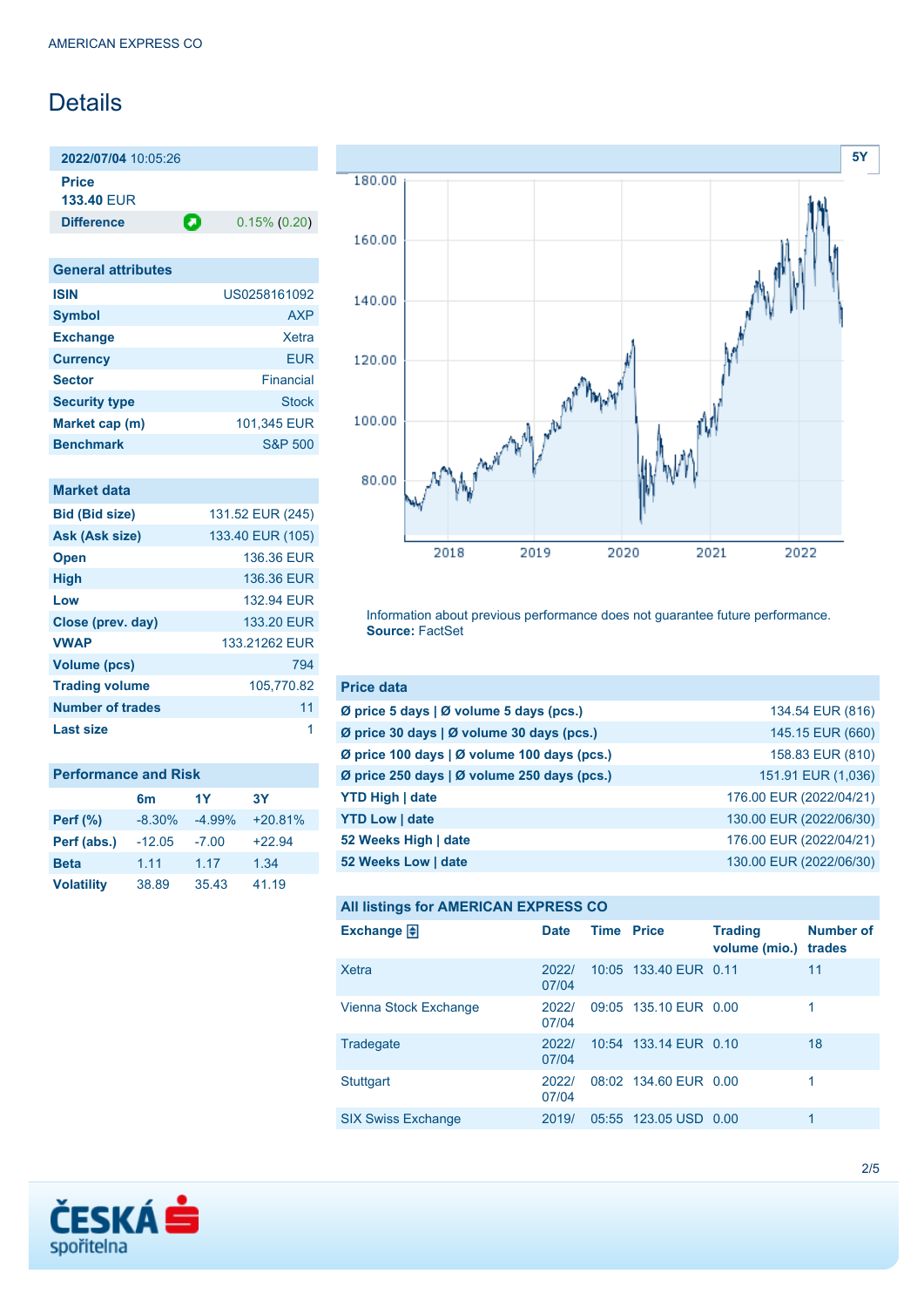|                                                          | 07/03          |                         |        |
|----------------------------------------------------------|----------------|-------------------------|--------|
| <b>SIX Swiss Exchange</b>                                | 2019/<br>06/28 | 17:35 121.83 CHF 0.00   | 1      |
| <b>NYSE</b>                                              | 2022/<br>07/01 | 22:04 140.40 USD 366.02 | 43,718 |
| <b>Munich</b>                                            | 2022/<br>07/04 | 08:01 134.02 EUR 0.00   | 1      |
| London Stock Exchange<br><b>European Trade Reporting</b> | 2022/<br>07/04 | 09:00 142.89 USD 0.00   | 1      |
| Hanover                                                  | 2022/<br>07/04 | 08:00 133.22 EUR 0.00   | 1      |
| Hamburg                                                  | 2022/<br>07/04 | 08:00 133.22 EUR 0.00   | 1      |
| Frankfurt                                                | 2022/<br>07/04 | 10:47 132.06 EUR 0.02   | 4      |
| <b>Duesseldorf</b>                                       | 2022/<br>07/04 | 09:20 133.66 EUR 0.00   | 3      |
| <b>Berlin</b>                                            | 2022/<br>07/04 | 08:08 133.24 EUR 0.00   | 1      |

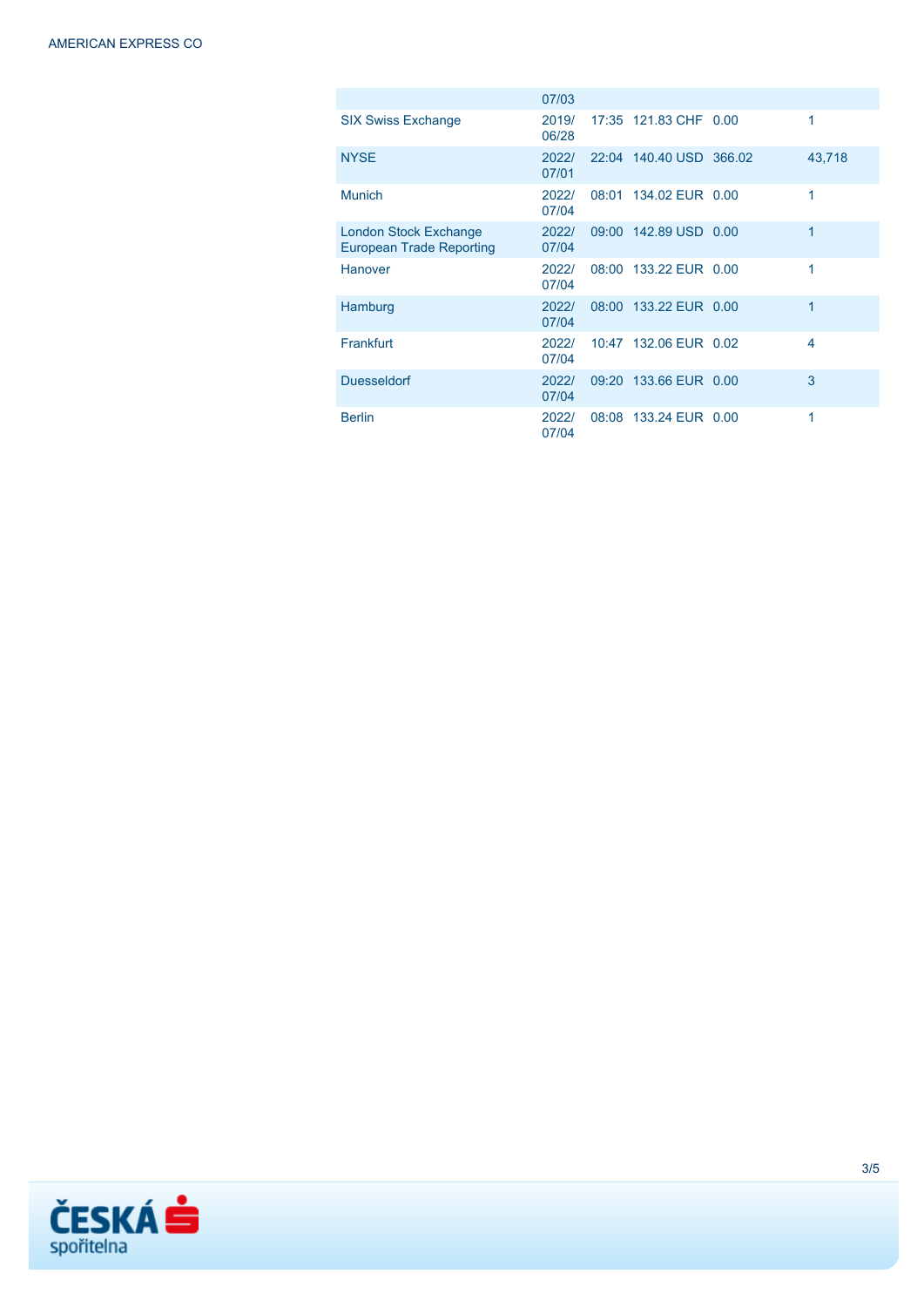## Company profile

#### **Company Logo**



### **Contact Details**

AMERICAN EXPRESS CO.

- -

200 Vesey Street - 10285-1000 New York

Telefon: 1-212-640-2000

Fax: -

[E-mail: -](mailto:-)

**PDF Downloads**

Company report: AMERICAN EXPRESS CO

J.

#### **Company Profile**

American Express Co. engages in the provision of charge and credit card products and travel-related services. It operates through the following segments: Global Consumer Services Group, Global Commercial Services, Global Merchant and Network Services, and Corporate and Other. The Global Consumer Services Group segment issues a wide range of proprietary consumer cards globally. The Global Commercial Services segment provides proprietary corporate and small business cards, payment and expense management services, and commercial financing products. The Global Merchant and Network Services segment operates a global payments network that processes and settles card transactions, acquires merchants, and provides multi-channel marketing programs and capabilities, services, and data analytics. The Corporate and Other segment covers corporate functions and certain other businesses and operations. The company was founded by Henry Wells, William G. Fargo, and John Warren Butterfield on March 28, 1850 and is headquartered in New York, NY.

|                               | <b>Members of Management Board</b>          |
|-------------------------------|---------------------------------------------|
| Daniel Vasella                | Member of Board of<br><b>Directors</b>      |
| Charlene<br><b>Barshefsky</b> | Member of Board of<br><b>Directors</b>      |
| <b>Charles Phillips</b>       | Member of Board of<br><b>Directors</b>      |
| Christopher<br>Young          | Member of Board of<br><b>Directors</b>      |
| <b>John Brennan</b>           | Member of Board of<br><b>Directors</b>      |
| <b>Karen Parkhill</b>         | Member of Board of<br><b>Directors</b>      |
| Lisa Wardell                  | Member of Board of<br><b>Directors</b>      |
| <b>Lynn Carter</b>            | Member of Board of<br><b>Directors</b>      |
| <b>Michael Leavitt</b>        | Member of Board of<br><b>Directors</b>      |
| <b>Peter Chernin</b>          | Member of Board of<br><b>Directors</b>      |
| Ralph de la<br>Vega           | Member of Board of<br><b>Directors</b>      |
| <b>Ted Leonsis</b>            | Member of Board of<br><b>Directors</b>      |
| <b>Tom Baltimore</b>          | Member of Board of<br><b>Directors</b>      |
| <b>Stephen Squeri</b>         | <b>Chairman of Managing</b><br><b>Board</b> |
| Mohammed<br><b>Badi</b>       | <b>Member of Executive</b><br>Committee     |
| <b>Alan Gallo</b>             | <b>Member of Executive</b><br>Committee     |
| <b>Alex Drummond</b>          | <b>Member of Executive</b><br>Committee     |
| Andres<br>Espinosa            | <b>Member of Executive</b><br>Committee     |
|                               |                                             |